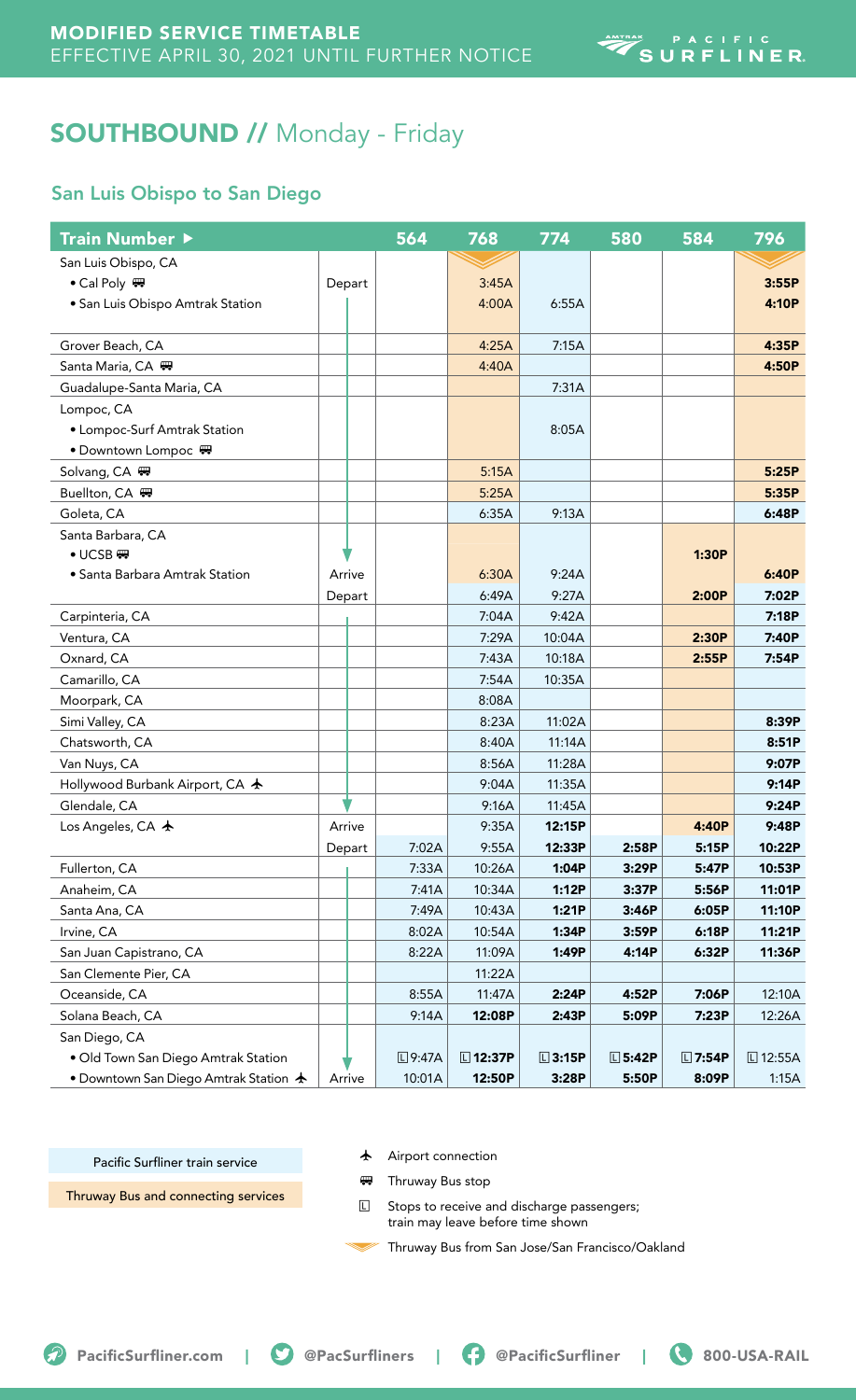# NORTHBOUND // Monday - Friday

### San Diego to San Luis Obispo

| <b>Train Number ▶</b>                          |        | 763           | 767    | 777    | 579   | 785             | 593    |
|------------------------------------------------|--------|---------------|--------|--------|-------|-----------------|--------|
| San Diego, CA                                  |        |               |        |        |       |                 |        |
| • Downtown San Diego Amtrak Station $\bigstar$ | Depart | 5:55A         | 8:25A  | 12:05P | 1:35P | 3:58P           | 6:40P  |
| · Old Town San Diego Amtrak Station            |        | 6:02A         | 8:32A  | 12:12P | 1:42P | 4:05P           | 6:47P  |
| Solana Beach, CA                               |        | 6:33A         | 9:02A  | 12:43P | 2:16P | 4:36P           | 7:22P  |
| Oceanside, CA                                  |        | 6:57A         | 9:23A  | 1:00P  | 2:36P | 4:53P           | 7:40P  |
| San Clemente Pier, CA                          |        |               |        |        |       | 5:19P           |        |
| San Juan Capistrano, CA                        |        | 7:30A         | 10:01A | 1:33P  | 3:08P | 5:34P           | 8:15P  |
| Irvine, CA                                     |        | 7:48A         | 10:16A | 1:48P  | 3:23P | 5:49P           | 8:30P  |
| Santa Ana, CA                                  |        | 7:59A         | 10:27A | 1:59P  | 3:34P | 6:00P           | 8:42P  |
| Anaheim, CA                                    |        | 8:08A         | 10:36A | 2:08P  | 3:43P | 6:10P           | 8:52P  |
| Fullerton, CA                                  |        | 8:16A         | 10:45A | 2:16P  | 3:52P | 6:20P           | 9:01P  |
| Los Angeles, CA $\bigstar$                     | Arrive | 8:51A         | 11:25A | 2:51P  | 4:36P | 6:57P           | 9:39P  |
|                                                | Depart | 9:11A         |        | 3:06P  |       | 7:16P           | 9:50P  |
| Glendale, CA                                   |        | 9:23A         |        | 3:18P  |       | 7:28P           | 10:05P |
| Hollywood Burbank Airport, CA ★                |        | 9:33A         |        | 3:28P  |       | 7:38P           |        |
| Van Nuys, CA                                   |        | 9:43A         |        | 3:38P  |       | 7:48P           | 10:30P |
| Chatsworth, CA                                 |        | 9:55A         |        | 3:50P  |       | 8:00P           | 10:50P |
| Simi Valley, CA                                |        | 10:07A        |        | 4:02P  |       | 8:12P           | 11:10P |
| Moorpark, CA                                   |        |               |        |        |       |                 | 11:25P |
| Camarillo, CA                                  |        | 10:31A        |        | 4:28P  |       | 8:36P           | 11:35P |
| Oxnard, CA                                     |        | 10:44A        |        | 4:39P  |       | 8:47P           | 11:45P |
| Ventura, CA                                    |        | 11:00A        |        | 4:58P  |       | 9:01P           | 11:59P |
| Carpinteria, CA                                |        | 11:22A        |        | 5:22P  |       | 9:23P           | 12:15A |
| Santa Barbara, CA                              |        |               |        |        |       |                 |        |
| • Santa Barbara Amtrak Station                 | Arrive | $\Box$ 11:41A |        | 5:41P  |       | $\square$ 9:51P |        |
|                                                | Depart | 11:50A        |        | 5:44P  |       | 10:00P          | 12:35A |
| $\bullet$ UCSB $\overline{m}$                  |        |               |        |        |       |                 | 12:55A |
| Goleta, CA                                     |        | 11:54A        |        | 5:56P  |       | 10:04P          |        |
| Solvang, CA ₩                                  |        | 12:40P        |        |        |       | 10:45P          |        |
| Buellton, CA <sub>™</sub>                      |        | 12:50P        |        |        |       | 10:50P          |        |
| Lompoc, CA                                     |        |               |        |        |       |                 |        |
| • Downtown Lompoc ♥                            |        |               |        |        |       |                 |        |
| • Lompoc-Surf Amtrak Station                   |        |               |        | 7:02P  |       |                 |        |
| Guadalupe-Santa Maria, CA                      |        |               |        | 7:38P  |       |                 |        |
| Santa Maria, CA 四                              |        | 1:20P         |        |        |       | 11:30P          |        |
| Grover Beach, CA                               |        | 1:40P         |        | 7:55P  |       | 11:55P          |        |
| San Luis Obispo, CA                            |        |               |        |        |       |                 |        |
| · San Luis Obispo Amtrak Station               | Arrive | 2:05P         |        | 8:36P  |       | 12:20A          |        |
|                                                | Depart | 2:10P         |        |        |       | 12:25A          |        |
| • Cal Poly $\blacksquare$                      | Arrive | 2:20P         |        |        |       | 12:35A          |        |
|                                                |        |               |        |        |       |                 |        |

Pacific Surfliner train service

 $\bigstar$  Airport connection

Thruway Bus and connecting services

**B** Thruway Bus stop

**L** Stops to receive and discharge passengers; train may leave before time shown

Thruway Bus to San Jose/San Francisco/Oakland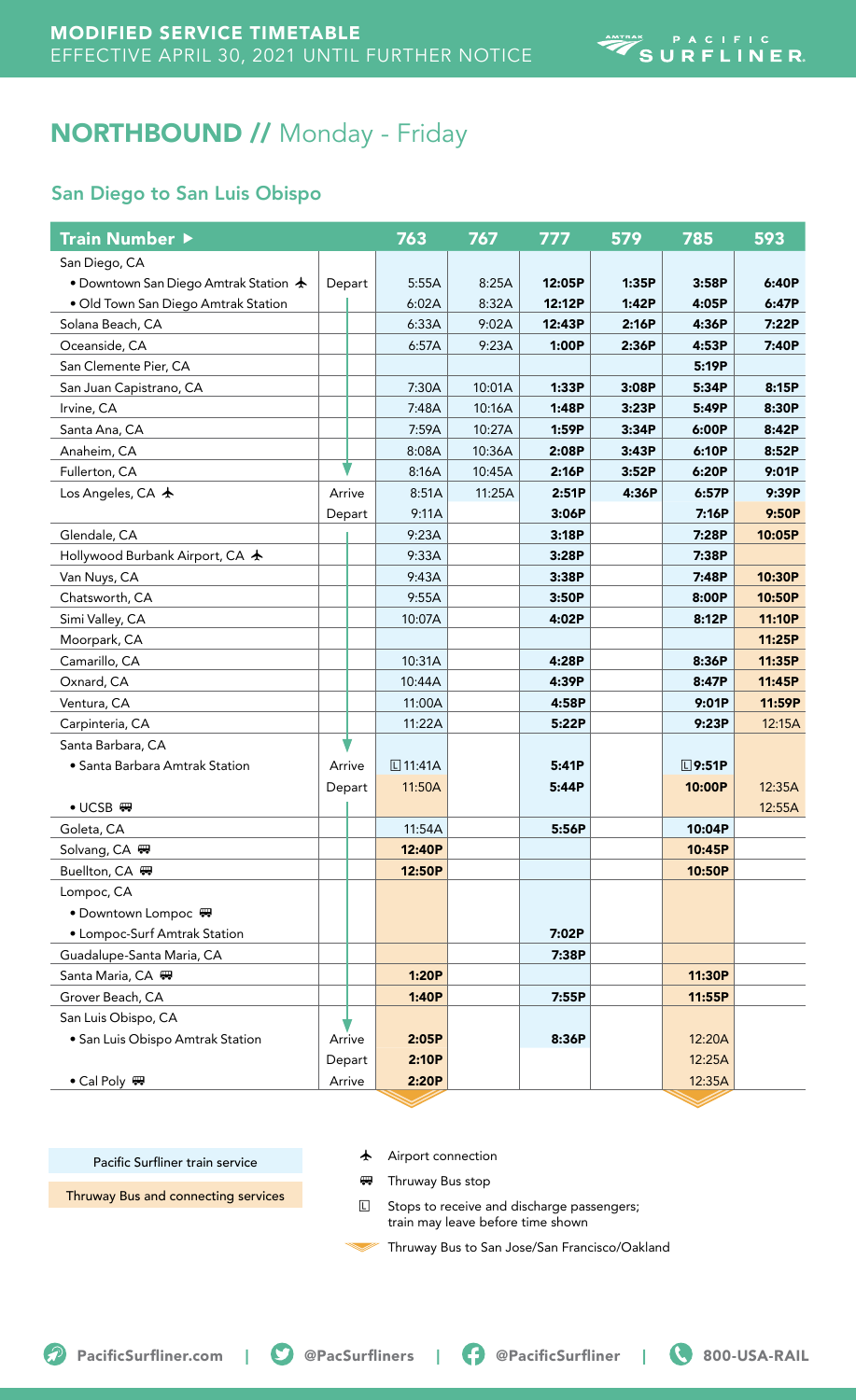# SOUTHBOUND // Saturday, Sunday, & Holidays

## San Luis Obispo to San Diego

| Train Number ▶                                 |        | 1564          | 768             | 774             | 580             | 1584          | 796             |
|------------------------------------------------|--------|---------------|-----------------|-----------------|-----------------|---------------|-----------------|
| San Luis Obispo, CA                            |        |               |                 |                 |                 |               |                 |
| • Cal Poly                                     | Depart |               | 3:45A           |                 |                 |               | 3:55P           |
| • San Luis Obispo Amtrak Station               |        |               | 4:00A           | 6:55A           |                 |               | 4:10P           |
|                                                |        |               |                 |                 |                 |               |                 |
| Grover Beach, CA                               |        |               | 4:25A           | 7:15A           |                 |               | 4:35P           |
| Santa Maria, CA 冊                              |        |               | 4:40A           |                 |                 |               | 4:50P           |
| Guadalupe-Santa Maria, CA                      |        |               |                 | 7:31A           |                 |               |                 |
| Lompoc, CA                                     |        |               |                 |                 |                 |               |                 |
| • Lompoc-Surf Amtrak Station                   |        |               |                 | 8:05A           |                 |               |                 |
| • Downtown Lompoc ♥                            |        |               |                 |                 |                 |               |                 |
| Solvang, CA ₩                                  |        |               | 5:15A           |                 |                 |               | 5:25P           |
| Buellton, CA <sub>™</sub>                      |        |               | 5:25A           |                 |                 |               | 5:35P           |
| Goleta, CA                                     |        |               | 6:35A           | 9:13A           |                 |               | 6:48P           |
| Santa Barbara, CA                              |        |               |                 |                 |                 |               |                 |
| $\bullet$ UCSB                                 |        |               |                 |                 |                 | 1:10P         |                 |
| · Santa Barbara Amtrak Station                 | Arrive |               | 6:30A           | 9:24A           |                 |               | 6:40P           |
|                                                | Depart |               | 6:49A           | 9:27A           |                 | 1:40P         | 7:02P           |
| Carpinteria, CA                                |        |               | 7:04A           | 9:42A           |                 |               | 7:18P           |
| Ventura, CA                                    |        |               | 7:29A           | 10:04A          |                 | 2:10P         | 7:40P           |
| Oxnard, CA                                     |        |               | 7:43A           | 10:18A          |                 | 2:35P         | 7:54P           |
| Camarillo, CA                                  |        |               | 7:54A           | 10:35A          |                 |               |                 |
| Moorpark, CA                                   |        |               | 8:08A           |                 |                 |               |                 |
| Simi Valley, CA                                |        |               | 8:23A           | 11:02A          |                 |               | 8:39P           |
| Chatsworth, CA                                 |        |               | 8:40A           | 11:14A          |                 |               | 8:51P           |
| Van Nuys, CA                                   |        |               | 8:56A           | 11:28A          |                 |               | 9:07P           |
| Hollywood Burbank Airport, CA ★                |        |               | 9:04A           | 11:35A          |                 |               | 9:14P           |
| Glendale, CA                                   |        |               | 9:16A           | 11:45A          |                 |               | 9:24P           |
| Los Angeles, CA $\bigstar$                     | Arrive |               | 9:35A           | 12:15P          |                 | 4:40P         | 9:48P           |
|                                                | Depart | 6:52A         | 9:55A           | 12:33P          | 2:58P           | 5:15P         | 10:22P          |
| Fullerton, CA                                  |        | 7:23A         | 10:26A          | 1:04P           | 3:29P           | 5:47P         | 10:53P          |
| Anaheim, CA                                    |        | 7:31A         | 10:34A          | 1:12P           | 3:37P           | 5:56P         | 11:01P          |
| Santa Ana, CA                                  |        | 7:40A         | 10:43A          | 1:21P           | 3:46P           | 6:05P         | 11:10P          |
| Irvine, CA                                     |        | 7:53A         | 10:54A          | 1:34P           | 3:59P           | 6:18P         | 11:21P          |
| San Juan Capistrano, CA                        |        | 8:09A         | 11:09A          | 1:49P           | 4:14P           | 6:32P         | 11:36P          |
| San Clemente Pier, CA                          |        |               | 11:22A          |                 |                 |               |                 |
| Oceanside, CA                                  |        | 8:42A         | 11:47A          | 2:24P           | 4:52P           | 7:06P         | 12:10A          |
| Solana Beach, CA                               |        | 9:01A         | 12:08P          | 2:43P           | 5:09P           | 7:20P         | 12:26A          |
| San Diego, CA                                  |        |               |                 |                 |                 |               |                 |
| · Old Town San Diego Amtrak Station            |        | <b>□9:34A</b> | <b>□ 12:37P</b> | $\square$ 3:15P | $\square$ 5:42P | <b>□7:58P</b> | <b>□ 12:55A</b> |
| • Downtown San Diego Amtrak Station $\bigstar$ | Arrive | 9:48A         | 12:50P          | 3:28P           | 5:50P           | 8:14P         | 1:15A           |

Pacific Surfliner train service

 $\bigstar$  Airport connection

Thruway Bus and connecting services

**B** Thruway Bus stop

E Stops to receive and discharge passengers; train may leave before time shown

Thruway Bus from San Jose/San Francisco/Oakland

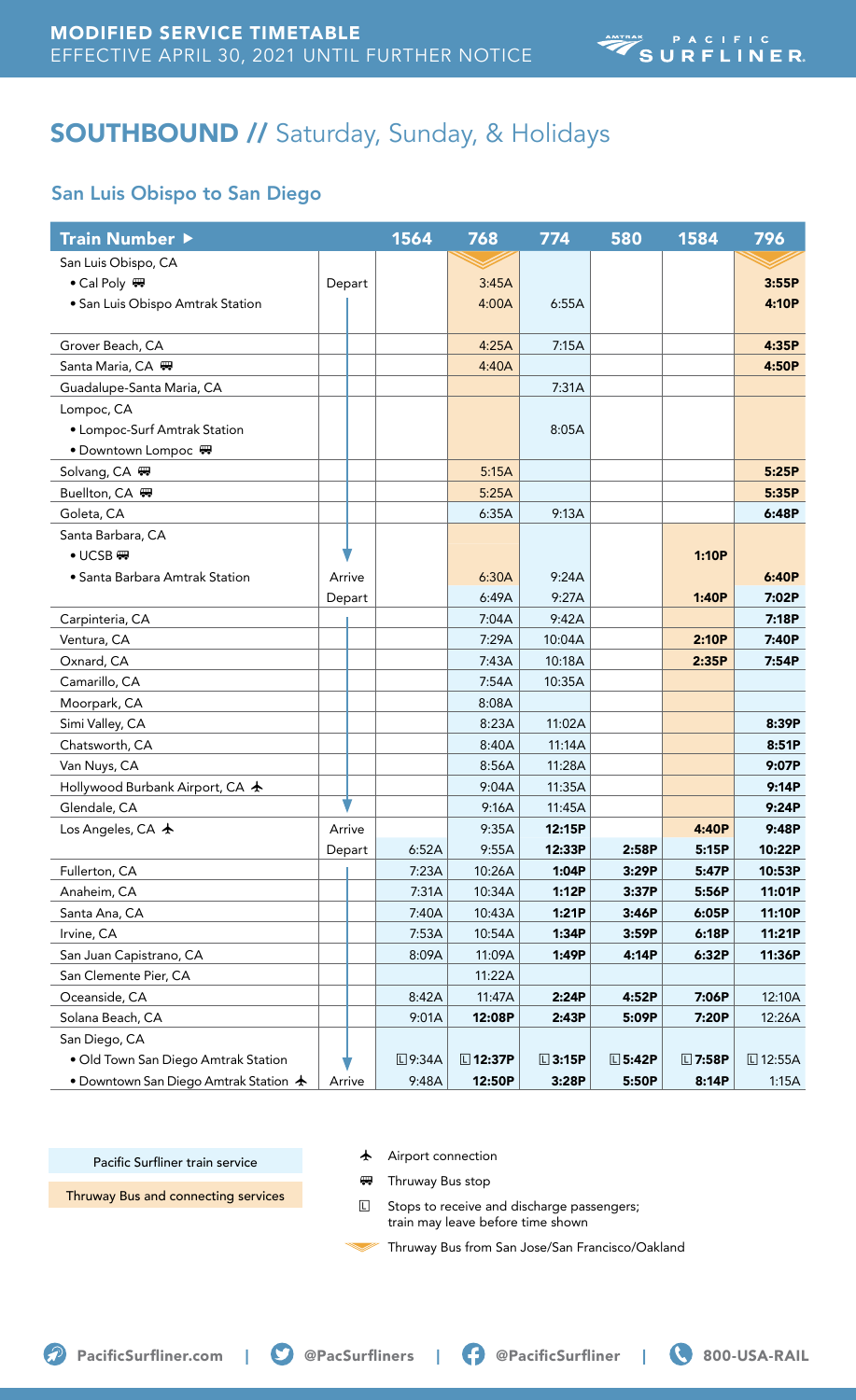# NORTHBOUND // Saturday, Sunday, & Holidays

## San Diego to San Luis Obispo

| Train Number ▶                                 |        | 763           | 1767   | 777    | 579   | 785          | 593    |
|------------------------------------------------|--------|---------------|--------|--------|-------|--------------|--------|
| San Diego, CA                                  |        |               |        |        |       |              |        |
| • Downtown San Diego Amtrak Station $\bigstar$ | Depart | 5:55A         | 8:05A  | 12:05P | 1:35P | 3:58P        | 6:40P  |
| • Old Town San Diego Amtrak Station            |        | 6:02A         | 8:12A  | 12:12P | 1:42P | 4:05P        | 6:47P  |
| Solana Beach, CA                               |        | 6:33A         | 8:44A  | 12:43P | 2:16P | 4:36P        | 7:22P  |
| Oceanside, CA                                  |        | 6:57A         | 9:06A  | 1:00P  | 2:36P | 4:53P        | 7:40P  |
| San Clemente Pier, CA                          |        |               |        |        |       | 5:19P        |        |
| San Juan Capistrano, CA                        |        | 7:30A         | 9:42A  | 1:33P  | 3:08P | 5:34P        | 8:15P  |
| Irvine, CA                                     |        | 7:48A         | 9:57A  | 1:48P  | 3:23P | 5:49P        | 8:30P  |
| Santa Ana, CA                                  |        | 7:59A         | 10:08A | 1:59P  | 3:34P | 6:00P        | 8:42P  |
| Anaheim, CA                                    |        | 8:08A         | 10:17A | 2:08P  | 3:43P | 6:10P        | 8:52P  |
| Fullerton, CA                                  |        | 8:16A         | 10:26A | 2:16P  | 3:52P | 6:20P        | 9:01P  |
| Los Angeles, CA $\bigstar$                     | Arrive | 8:51A         | 11:06A | 2:51P  | 4:36P | 6:57P        | 9:39P  |
|                                                | Depart | 9:11A         |        | 3:06P  |       | 7:16P        | 9:50P  |
| Glendale, CA                                   |        | 9:23A         |        | 3:18P  |       | 7:28P        | 10:05P |
| Hollywood Burbank Airport, CA ★                |        | 9:33A         |        | 3:28P  |       | 7:38P        |        |
| Van Nuys, CA                                   |        | 9:43A         |        | 3:38P  |       | 7:48P        | 10:30P |
| Chatsworth, CA                                 |        | 9:55A         |        | 3:50P  |       | 8:00P        | 10:50P |
| Simi Valley, CA                                |        | 10:07A        |        | 4:02P  |       | 8:12P        | 11:10P |
| Moorpark, CA                                   |        |               |        |        |       |              | 11:25P |
| Camarillo, CA                                  |        | 10:31A        |        | 4:28P  |       | 8:36P        | 11:35P |
| Oxnard, CA                                     |        | 10:44A        |        | 4:39P  |       | 8:47P        | 11:45P |
| Ventura, CA                                    |        | 11:00A        |        | 4:58P  |       | 9:01P        | 11:59P |
| Carpinteria, CA                                |        | 11:22A        |        | 5:22P  |       | 9:23P        | 12:15A |
| Santa Barbara, CA                              |        |               |        |        |       |              |        |
| • Santa Barbara Amtrak Station                 | Arrive | $\Box$ 11:41A |        | 5:41P  |       | $\Box$ 9:51P | 12:35A |
|                                                | Depart | 11:50A        |        | 5:44P  |       | 10:00P       |        |
| $\bullet$ UCSB $\overline{w}$                  |        |               |        |        |       |              | 12:55A |
| Goleta, CA                                     |        | 11:54A        |        | 5:56P  |       | 10:04P       |        |
| Solvang, CA <sub>™</sub>                       |        | 12:40P        |        |        |       | 10:45P       |        |
| Buellton, CA 冊                                 |        | 12:50P        |        |        |       | 10:50P       |        |
| Lompoc, CA                                     |        |               |        |        |       |              |        |
| • Downtown Lompoc ₩                            |        |               |        |        |       |              |        |
| • Lompoc-Surf Amtrak Station                   |        |               |        | 7:02P  |       |              |        |
| Guadalupe-Santa Maria, CA                      |        |               |        | 7:38P  |       |              |        |
| Santa Maria, CA 冊                              |        | 1:20P         |        |        |       | 11:30P       |        |
| Grover Beach, CA                               |        | 1:40P         |        | 7:55P  |       | 11:55P       |        |
| San Luis Obispo, CA                            |        |               |        |        |       |              |        |
| • San Luis Obispo Amtrak Station               | Arrive | 2:05P         |        | 8:36P  |       | 12:20A       |        |
|                                                | Depart | 2:10P         |        |        |       | 12:25A       |        |
| • Cal Poly $\blacksquare$                      | Arrive | 2:20P         |        |        |       | 12:35A       |        |

Pacific Surfliner train service

 $\bigstar$  Airport connection

Thruway Bus and connecting services

**B** Thruway Bus stop

**L** Stops to receive and discharge passengers; train may leave before time shown

Thruway Bus to San Jose/San Francisco/Oakland

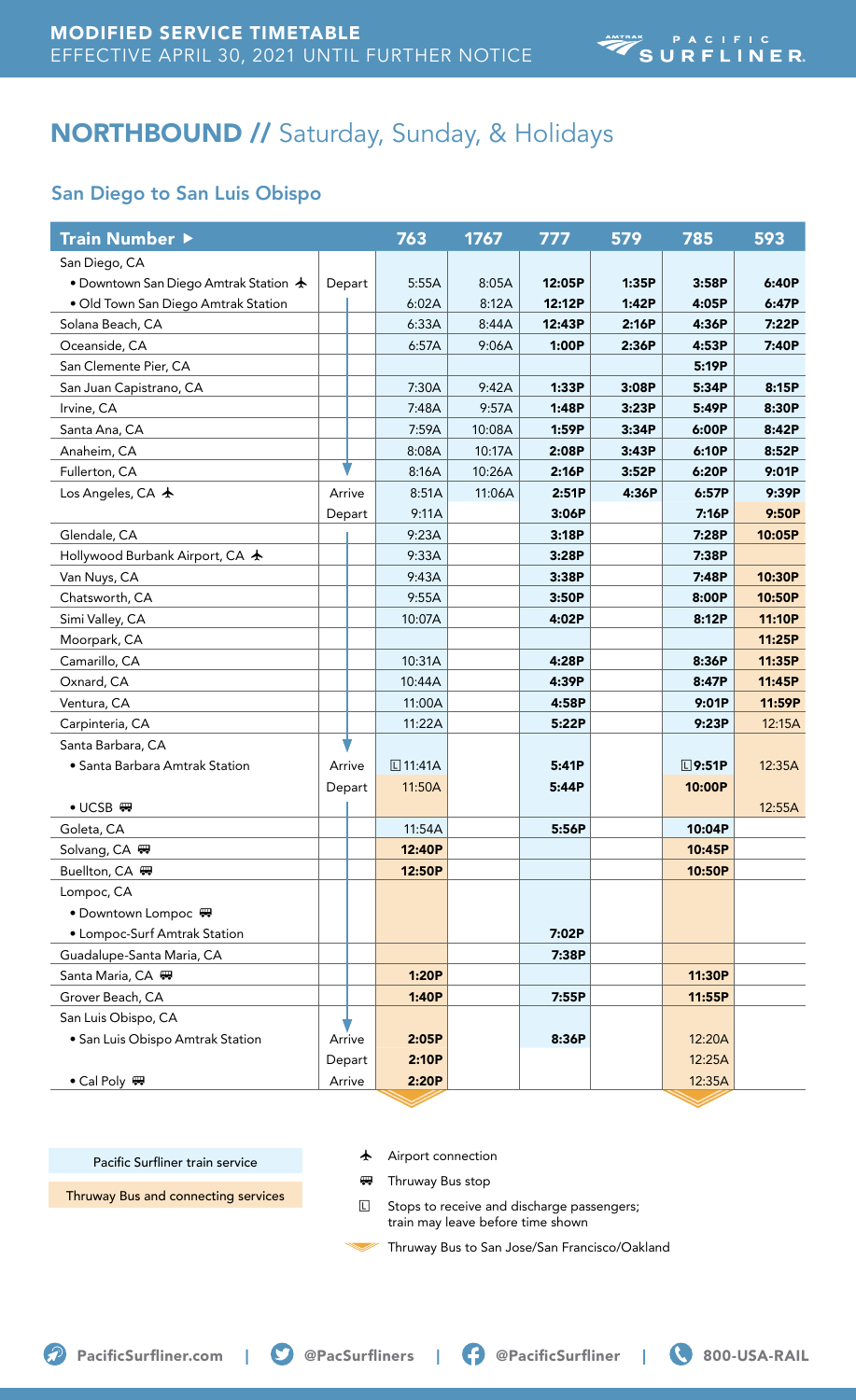## PACIFIC SURFLINER THRUWAY BUS CONNECTIONS // Daily

### EASTBOUND // Fullerton to Indio

| <b>Connecting Train Number ▶</b> |        | 768 / 767 / 1767 | 782 / 579      |
|----------------------------------|--------|------------------|----------------|
| Thruway Bus Number ▶             |        | 4968             | 4984           |
| Fullerton, CA                    | Depart | 11:00A           | 4:50P          |
| Riverside, CA                    |        | <b>D11:50A</b>   | <b>回5:45P</b>  |
| Palm Springs, CA                 |        |                  |                |
| . Downtown SunLine Transit       |        | <b>回1:00P</b>    | <b>回 6:55P</b> |
| • Airport $\bigstar$             |        | <b>回1:10P</b>    | <b>同7:00P</b>  |
| Palm Desert, CA                  |        |                  | <b>回7:30P</b>  |
| La Quinta, CA                    |        |                  | <b>回7:40P</b>  |
| Indio, CA                        | Arrive |                  | 7:50P          |

### WESTBOUND // Indio to Fullerton

| Connecting Train Number ▶  |        | 767 / 1767 / 768 | 584 / 1584 / 785 |
|----------------------------|--------|------------------|------------------|
| Thruway Bus Number ▶       |        | 4967             | 4985             |
| Indio, CA                  | Depart | 6:50A            |                  |
| La Quinta, CA              |        | <b>R7:00A</b>    |                  |
| Palm Desert, CA            |        | <b>R7:15A</b>    |                  |
| Palm Springs, CA           |        |                  |                  |
| • Airport $\bigstar$       |        | <b>R7:45A</b>    | 2:00P            |
| • Downtown SunLine Transit |        | <b>R7:50A</b>    | <b>R2:10P</b>    |
| Riverside, CA              |        | 9:00A            | <b>R3:25P</b>    |
| Fullerton, CA              | Arrive | 10:05A           | 4:25P            |

NOTE: All Pacific Surfliner Thruway Bus connections require advance reservations.

Thruway Bus and connecting services

- $\bigstar$  Airport connection
- D Stops only to discharge passengers; train may leave before time shown
- R Stops only to receive passengers

For other Thruway Bus routes, go to PacificSurfliner.com/Thruway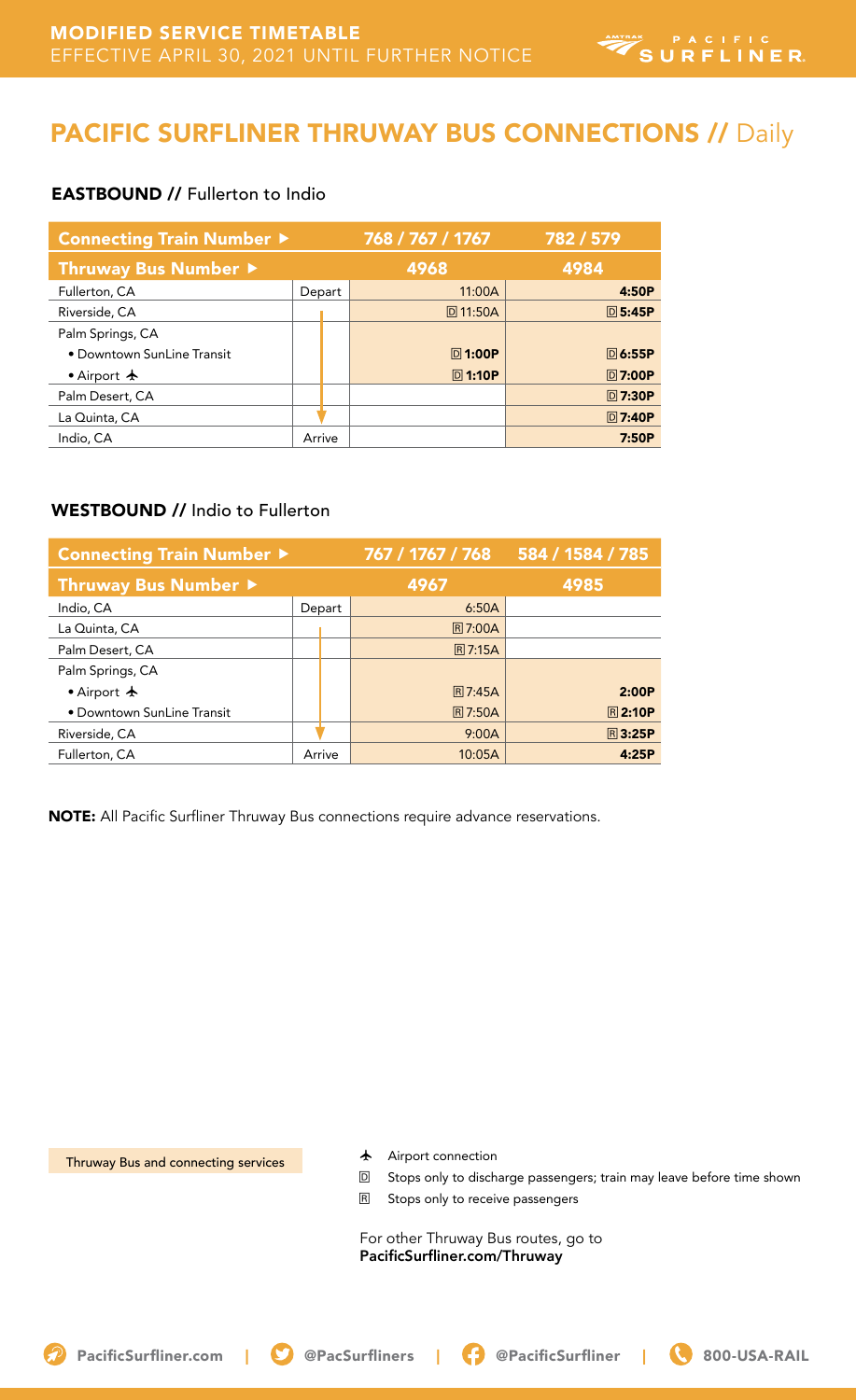## PACIFIC SURFLINER THRUWAY BUS CONNECTIONS // Daily

#### EASTBOUND // Los Angeles to Las Vegas

| <b>Connecting Train Number ▶</b> |        | 763    | 579    |
|----------------------------------|--------|--------|--------|
| Thruway Bus Number ▶             |        | 5763   | 5579   |
| Los Angeles, CA                  | Depart | 9:50A  | 5:00P  |
| San Bernardino, CA               |        | 10:58A | 6:08P  |
| Victorville, CA                  |        | 11:45A | 6:55P  |
| Barstow, CA                      |        | 12:45P | 7:55P  |
| Las Vegas, NV                    |        |        |        |
| • South Strip Transfer Center    |        | 3:04P  | 10:14P |
| • Dowtown Bus Stop               | Arrive | 3:20P  | 10:30P |

#### WESTBOUND // Las Vegas to Los Angeles

| Connecting Train Number ▶     |        | 580    | 796   |
|-------------------------------|--------|--------|-------|
| Thruway Bus Number ▶          |        | 5580   | 5796  |
| Las Vegas, NV                 | Depart |        |       |
| • South Strip Transfer Center |        | 8:30A  | 3:40P |
| • Dowtown Bus Stop            |        | 8:50A  | 4:00P |
| Barstow, CA                   |        | 11:35A | 6:45P |
| Victorville, CA               |        | 12:15P | 7:25P |
| San Bernardino, CA            |        | 1:02P  | 8:12P |
| Los Angeles, CA               | Arrive | 2:30P  | 9:40P |

NOTE: All Pacific Surfliner Thruway Bus connections require advance reservations.

Thruway Bus and connecting services

- $\bigstar$  Airport connection
- D Stops only to discharge passengers; train may leave before time shown
- R Stops only to receive passengers

For other Thruway Bus routes, go to PacificSurfliner.com/Thruway